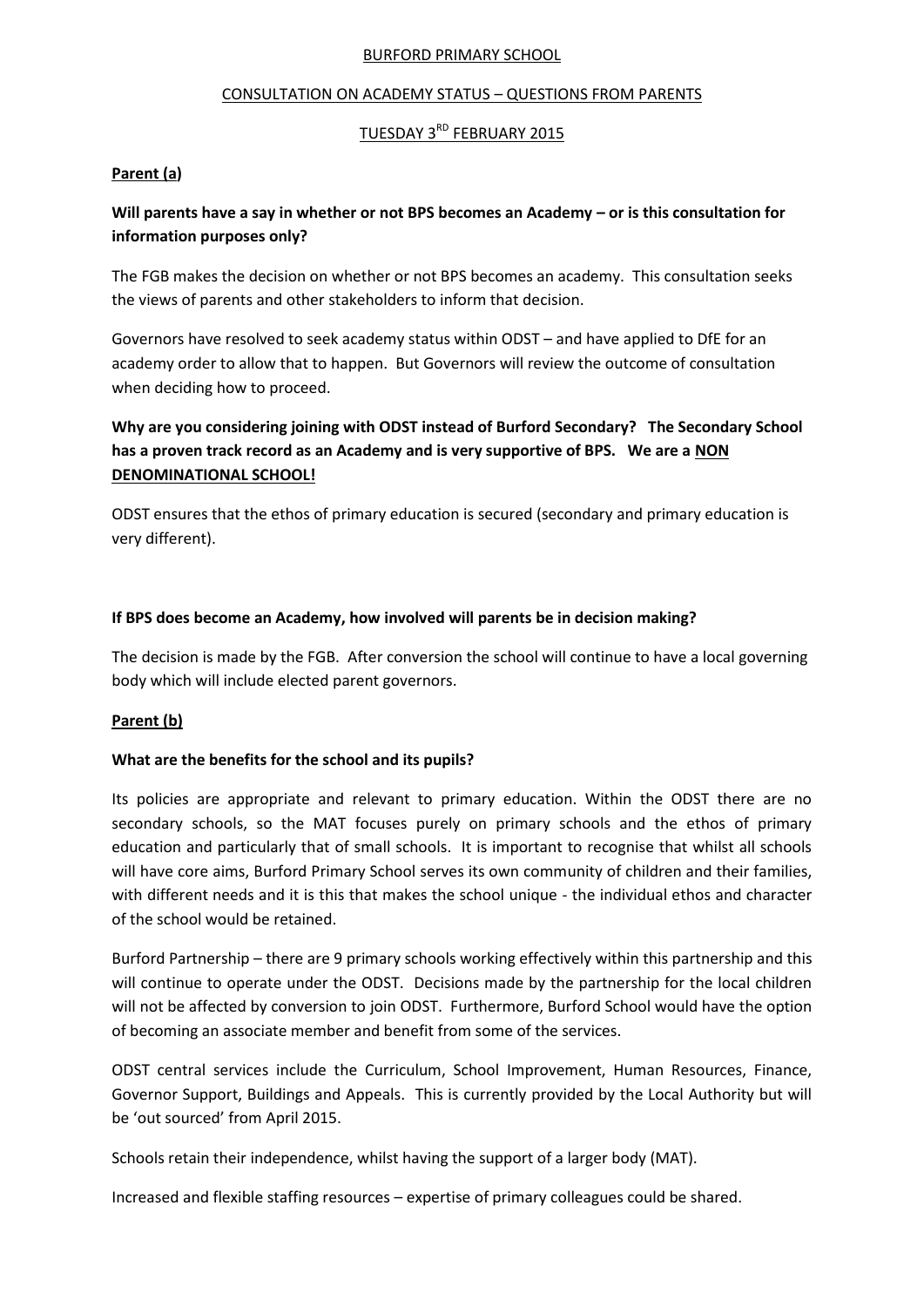3 of our partnership schools have opted to join the ODST and other schools within Oxfordshire have joined.

School would retain its governing body and head teacher.

Budget would still be delegated.

ODST has an established academy conversion process via an external consultant in consultation with the headteacher and governing body.

## **Which other local schools are members of the ODST?**

St Peter's Church of England Infant School, Alvescot, St Christopher's Church of England Primary School, Langford and The Blake Church of England Primary School in Witney will all convert to academy status within ODST on 1 March. Bampton Church of England Primary School and North Leigh Church of England Primary School have been granted academy orders to join ODST with conversion expected before the next school year.

# **Parent (c)**

# **How was the decision made to join ODST, on what basis and what were the deciding factors that put off other options?**

Decision is made by the FGB after considering various academy model options, including a model with Burford Top School. As a consequence the governing body formally elected to convert to an academy in October 2014. When looking at other options it was absolutely paramount that our school should remain as a community primary school delivering a high standard of primary education and serving our community. We want to secure the primary ethos and school in its entirety for future generations and governors are confident this will be achieved with the ODST MAT.

## **What are the educational changes that you foresee coming nationally?**

Joining ODST will not make any difference to the national agenda but ODST have the capacity to support us through any changes – including changes to the ways in which children are assessed, or to changing levels of funding for schools. Membership of a MAT will support us in securing improved economies of scale in purchasing so that we can sustain levels of funding for teaching and learning.

## **Parents (d)**

## **Why, as a non-religious school, are we considering going with a religious trust?**

The trust is open to all schools irrespective of their status and is suitable for church and community schools, working in partnership.

# **Does this mean the school will be taking part in SIAMS and is the school becoming a Church school?**

No. Schools convert to academy status on what the DfE describes as an "as is" basis – so the community character of the school is protected.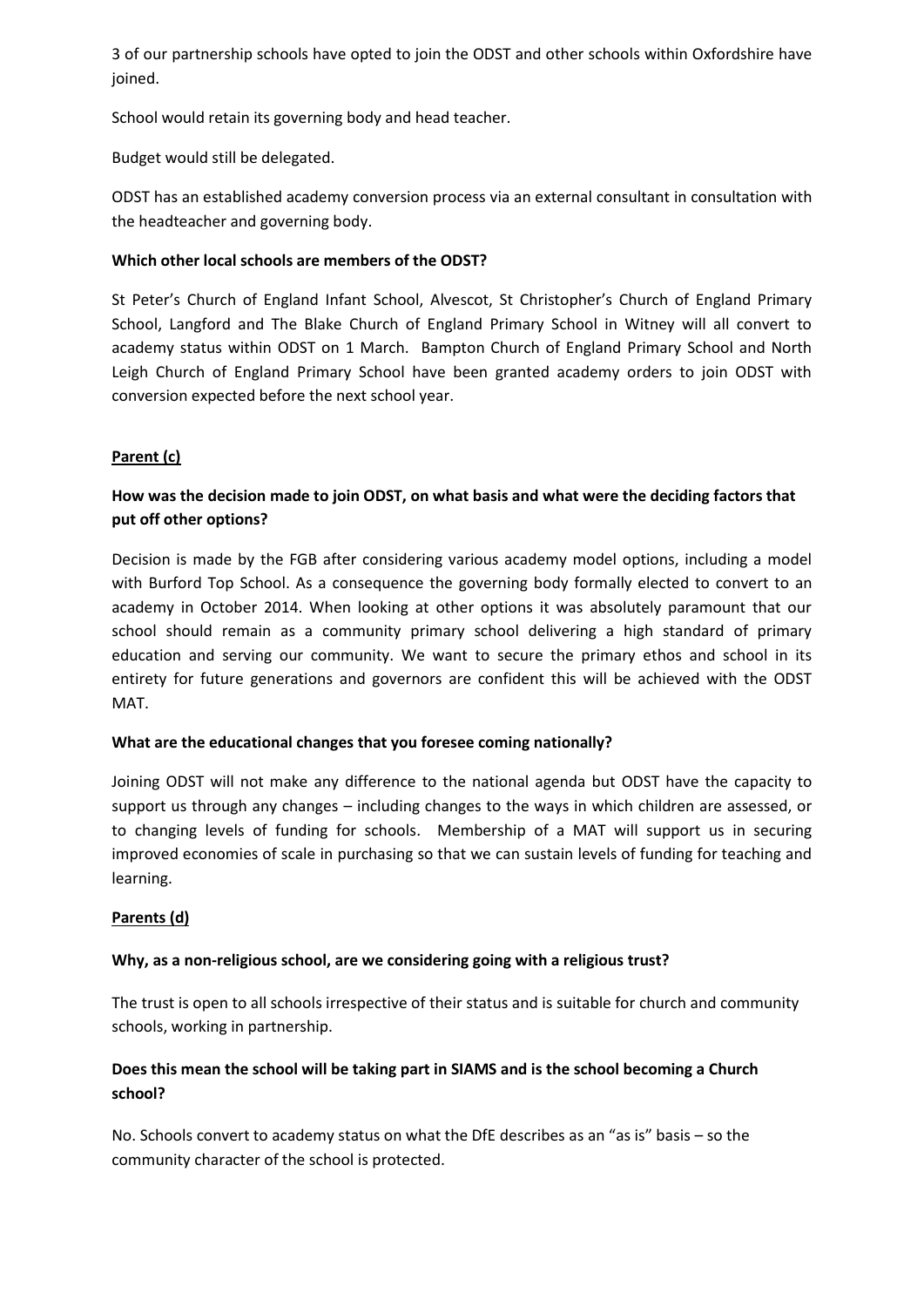### **What are the benefits of ALL options?**

These have already been researched and discussed by the FGB looking at pros and cons of all models, of which there are many.

## **Parent (e)**

# **I would like to understand why the first option could not be to join up with Burford School? This is very successfully run by an excellent Business Manager plus the majority of children will be going to this school at age 11 and it would be beneficial for all to forge strong links.**

This was an option which governors considered, but was not in the best interests of this school and its future. Joining ODST will make no difference to our relationship with Burford School in particular as we support children in their transition from here to there.

# **My question/query against ODST is its Church of England based and as we are not a C of E School, I wonder how we will 'fit' in?**

The trust is open to all schools irrespective of their status.

### **Parent (f)**

### **How will this affect admissions policy for siblings?**

Won't be affected – the admissions policy will remain the same.

### **Will there continue to be a Nursery intake for 3 year olds?**

Yes.

# **Would there be a new uniform – and if so, any support towards the cost of replacing current uniform?**

No.

# **Parent (g)**

# **Why do you feel that it is necessary to convert this school into an Academy?**

In July 2012 Oxfordshire County Council endorsed a formal position encouraging schools to consider partnership and joint venture with other school and academy status. They placed the onus on the Governing Body and leadership team within the school to consider how they might become an academy as part of a larger group of schools.

# **How will becoming an Academy assist in raising standards?**

There is a strong team of professional support that is provided as part of the services package.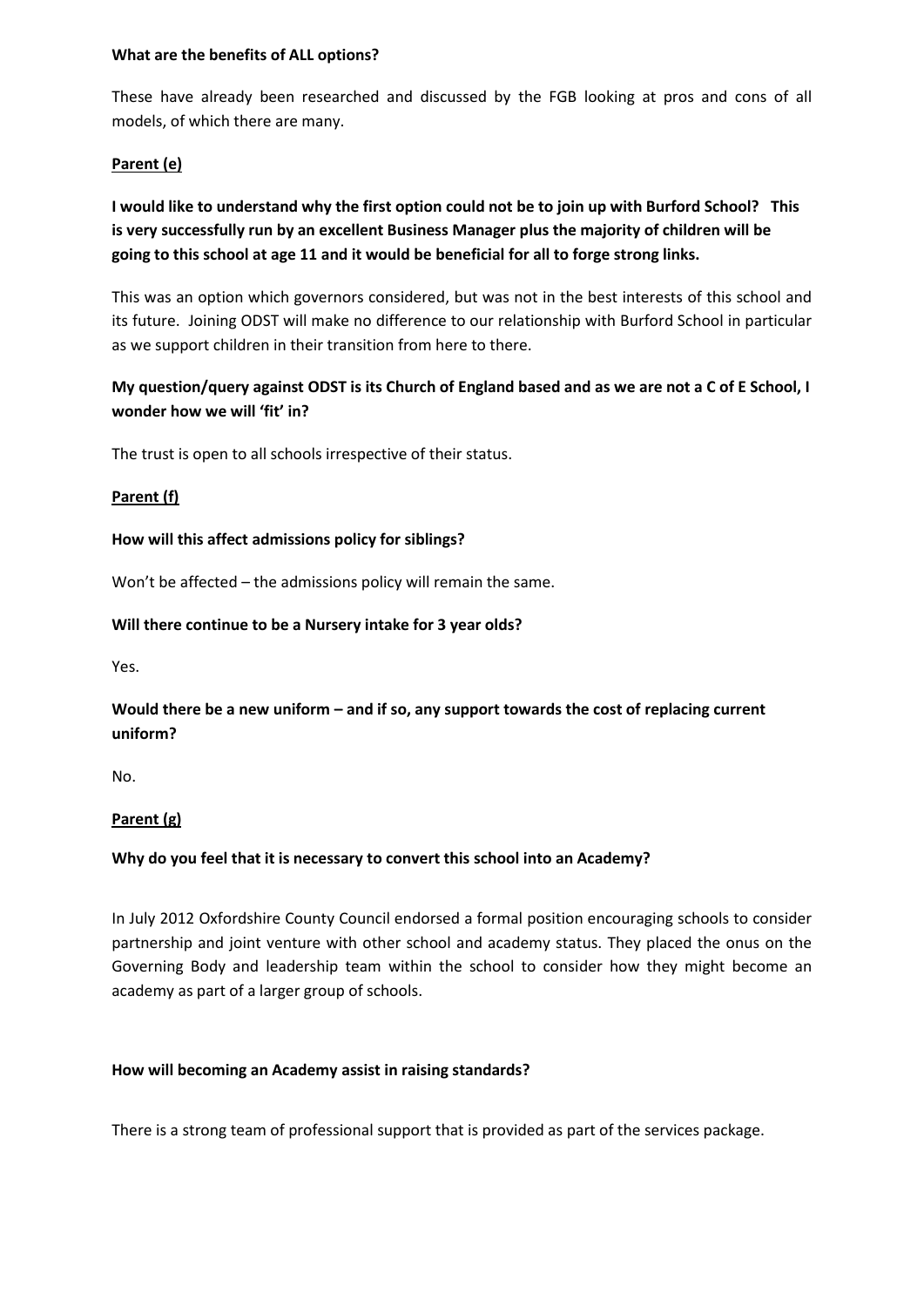## **If additional Special Needs provision is required, will central government augment the current arrangements in proportion to demand?**

Arrangements for supporting children with special educational needs assume that support will be provided by the child's school from within existing resources. This is the same for both maintained schools and academies. The local authority provides additional support for children assessed as having higher level needs, regardless of whether the child attends a maintained school or an academy.

## **Are the Teachers on board?**

Yes.

## **Who would be accountable if standards nosedived?**

The Directors of ODST will be accountable to the Secretary of State for outcomes and performance at the school. But responsibility for securing continuous improvement is delegated to a local Governing Body, as is currently the case. ODST provides support to all its schools to improve and will provide additional support should standards begin to slip.

## **How would you raise any funds to bridge any financial gap such as an unforeseen increase to the school's buildings insurance?**

Funding arrangements are little changed. Academies receive a little extra funding in lieu of services provided at no cost to maintained schools by the local authority (although there are now very few such services). The school is currently insured by the LA, at a reduced cost. The Government has now introduced a risk protection arrangement which provides cost effective cover for all academies.

The DfE also provides a capital maintenance fund for academies.

**Currently the children receive a degree of Religious Education with a particular emphasis on the Church of England. Given that this is a non-denominational school and that plans are to join the ODST, will this element of the curriculum gain greater importance?**

No. The school's current provision meets the requirements placed on community schools; that will not change.

**Will becoming an Academy affect recruitment of new staff assuming that new members will not be eligible to join the current Teachers' Superannuation Scheme?**

Terms and conditions for teachers will not be affected, for existing or new staff. All teachers are members of the Teachers' Pension Scheme, whether in academies or maintained schools or elsewhere.

**Will services provided by the Oxfordshire Music Service continue if Academy status is achieved**?

Not affected.

## **Why has the ODST been selected over and above other Academy groups?**

ODST ensures that the ethos of primary education is secured (secondary and primary education is very different).